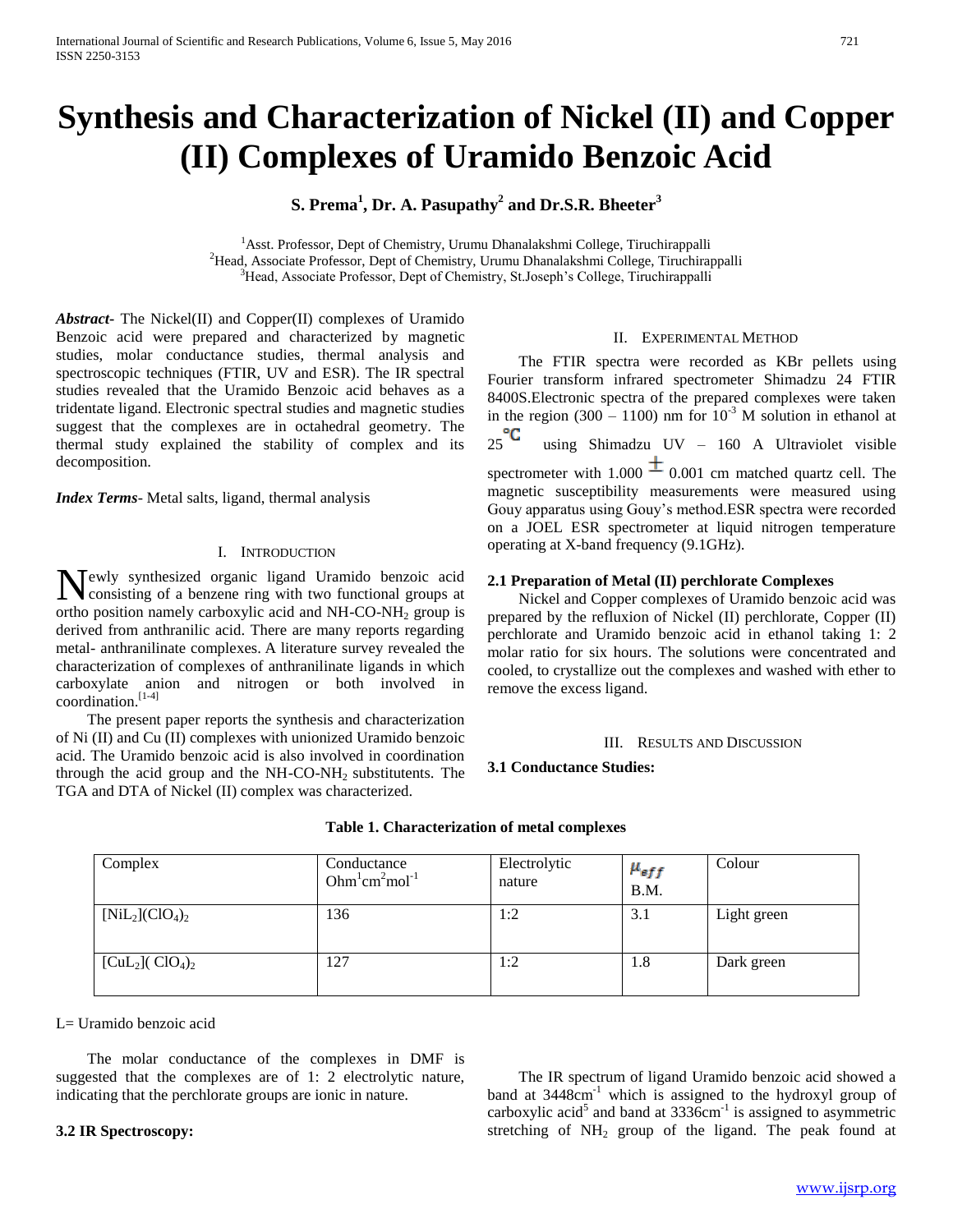$3222 \text{cm}^{-1}$  is assigned to the NH stretching of secondary amine<sup>6</sup> group, which may be merged with the symmetric stretching of amide. The stretch found at  $1689 \text{cm}^{-1}$  is assigned to the C=O of acid group.  $1323 \text{cm}^{-1}$  is assigned to the C-N stretch of the secondary amine. The stretch found at 1658cm-1 is assigned to the C=O of amide group of the ligand.

 The comparison of the IR spectra of the ligand and its complexes confirmed the complex formation and it is a tool to find out the mode of coordination. There were expected shifts in the IR spectra of the complexes. The presence of anion in the complex and the absence of symmetric and asymmetric stretch of the carboxylate anion suggest that the acid group of the ligand is not ionized and the shift of C=O stretch found at  $1689 \text{cm}^{-1}$  in the spectra of the ligand to lower wave number of about  $20 \text{cm}^{-1}$ suggest that the carbonyl oxygen of the unionized carboxylic acid group is coordinated with metal ion. The shift of the band of secondary amine NH group and the C-N stretch to the lower wave number suggest that the nitrogen of secondary amine is

coordinated to the metal ion. The asymmetric stretch of  $NH<sub>2</sub>$ increasing in the spectra of the complexes is not involved in coordination. The stretch found at  $1658 \text{cm}^{-1}$  assigned to C=O of the amide group is also shifted to lower wave number by about 50cm<sup>-1</sup> suggesting that the carbonyl oxygen of the amide group is also coordinated to the metal ion. The band found at 1084cm<sup>-1</sup> in the spectra of the complexes alone is assigned to the perchlorate ion, which is not coordinated to metal ion as it appears as single peak without splitting. The bands found at 534cm<sup>-1</sup>, 490cm<sup>-1</sup> in the spectra of the complexes alone are assigned to M-O stretch and the band at  $460 \text{cm}^{-1}$  which is also absent in the spectrum of the ligand is assigned to the M-N stretch of the complexes. The other peaks are not much affected in the complexes including the stretch found at  $1581 \text{cm}^{-1}$  is assigned to the C=C of the benzene ring. Thus it is concluded that the Uramido Benzoic acid acts as a tridentate ligand from which the two carbonyl oxygen and secondary amine nitrogen is coordinated to the metal atom.

**Table 2. FTIR spectra of metal complexes**

| Compound                                   | $\gamma_{O-H}$<br>Stretching<br>for acid<br>$\text{cm}^{-1}$ | $Y_{C=O}$<br>Acid<br>$cm^{-1}$ | $Y_C = 0$<br>Amide<br>$cm^{-1}$ | $\gamma_{c=c}$<br>ring<br>$\text{cm}^{-1}$ | $\gamma_{C-N}$<br>stretching<br>$cm^{-1}$ | $\gamma_{N-H}$<br>stretching<br>$cm^{-1}$ | $\gamma_{M-O}$<br>$\text{cm}^{-1}$ | $\gamma_{M-N}$<br>$\text{cm}^{-1}$ |
|--------------------------------------------|--------------------------------------------------------------|--------------------------------|---------------------------------|--------------------------------------------|-------------------------------------------|-------------------------------------------|------------------------------------|------------------------------------|
| Ligand                                     | 3448                                                         | 1689                           | 1658                            | 1581                                       | 1323                                      | 3224                                      |                                    | $\overline{\phantom{a}}$           |
| $[NiL_2]$ (ClO <sub>4</sub> ) <sub>2</sub> | 3795                                                         | 1672                           | 1614                            | 1592                                       | 1295                                      | 3125                                      | 526, 490                           | 460                                |
| $[CuL2](ClO4)2$                            | 3782                                                         | 1675                           | 1609                            | 1591                                       | 1274                                      | 3117                                      | 534, 486                           | 458                                |

# **3.3 Magnetic susceptibility measurements:**

 The strong and weak field complexes of several transition metal ions differ in the number of unpaired electrons in the complex. When this number can be ascertained readily from a comparison of the measured magnetic moment and that calculated from the spin paired and spin free complexes. Determination of the number of unpaired electrons can also give information regarding the oxidation state of a metal ion in a complex. It is also useful in establishing a structure of many complexes. The Nickel (II) perchlorate complex exhibits a moment of 3.1B.M and Copper (II) perchlorate complex exhibits a moment of 1.8 B.M. suggesting octahedral geometry.

# **3.4 Electronic Spectra:**

 In the electronic spectra of octahedral Ni(II) complex should expect three bands corresponding to  ${}^{3}A_{2g}$   ${}^{3}T_{2g}$ ,  ${}^{3}A_{2g}$  ${}^{3}T_{1g}(F)$ ,  ${}^{3}\tilde{A}_{2g}$   ${}^{3}T_{1g}(P)$  at  $10,000$   ${}^{cm}$  ,  $14,000$   ${}^{cm}$  to  $18,000$  and  $25000$  to  $30000$  respectively. Ni (II) perchlorate complex exhibits the band at  $29,498 \text{ cm}^{-1}$  (339nm)

which is assigned to  ${}^{3}A_{2g}$  ${}^{3}T_{1g}$  (P) transition suggesting octahedral geometry.

 The Copper complexes show absorption band in 600-900nm regions. They are blue or green in colour<sup>8</sup>. The octahedral complexes show a unique band due to  ${}^{2}E_{g}$   ${}^{2}T_{2g}$  transition. The Cu(II) perchlorate complex shows a broad band found at  $15,037$ <sup>cm<sup>-1</sup> (665nm) suggesting distorted octabedral accuration</sup> (665nm) suggesting distorted octahedral geometry.

### **3.5 ESR:**

 The X-band ESR spectrum of copper perchlorate complex was recorded in DMSO at liquid nitrogen temperature showing five peaks on the parallel component which is due to the interaction of unpaired electron of Cu(II) ion. The g<sup>||</sup> and g<sup> $\perp$ </sup> values found to be 2.42 and 2.08 respectively.  $(g^{\parallel} > g^{\perp})$ suggesting that the system is axial. The value of exchange interaction term G=5.25. The g value  $(g'' > g^+ > 2.0023)$  and the exchange interaction term  $(G > 4)$  suggest that the unpaired electron of Cu(II)ion is present in  $\frac{d^{2}-y^{2}}{dx^{2}-y^{2}}$  orbital. Thus the